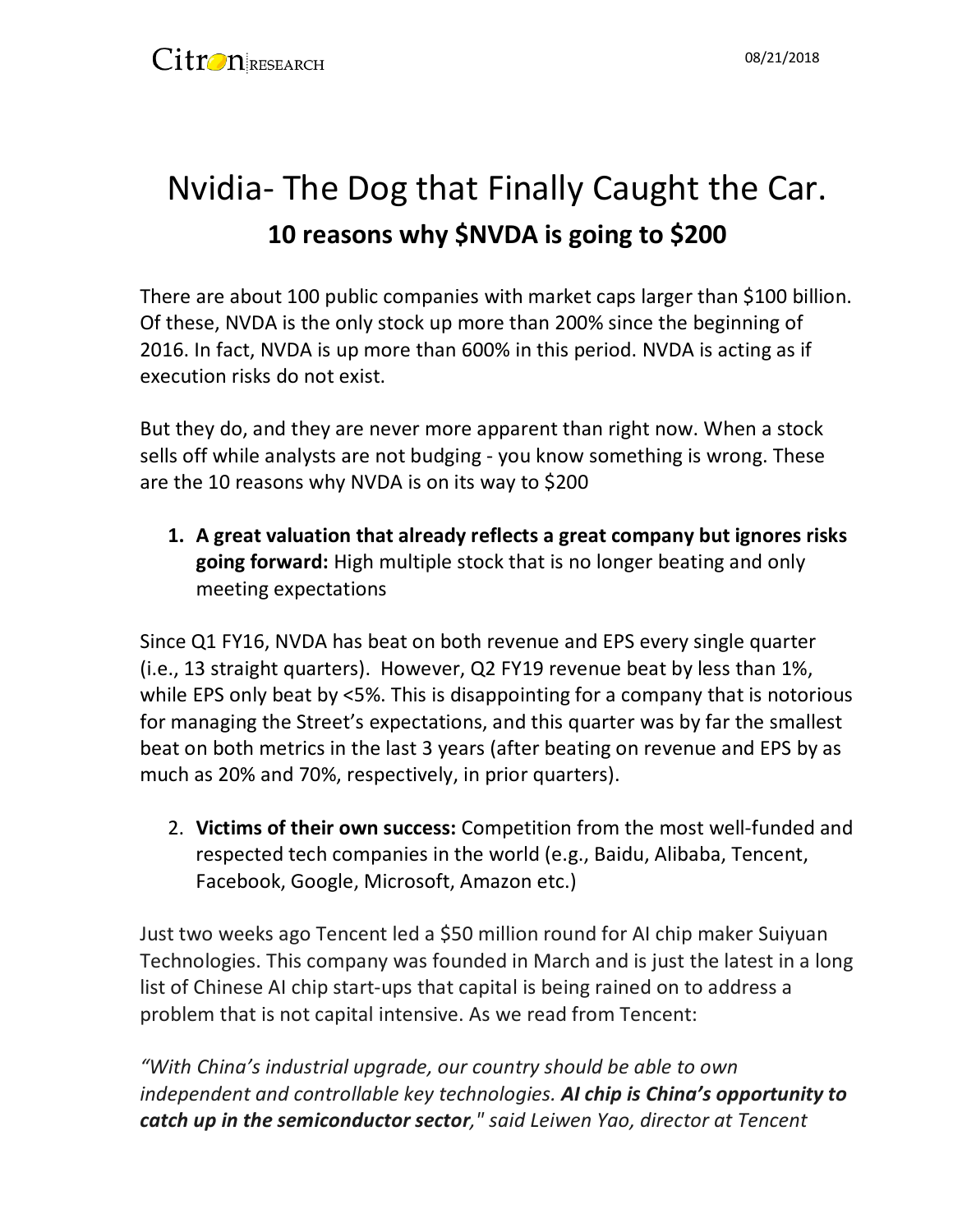*Investment. "We hope to leverage our industrial resources and work with China's top teams to change the current situation of foreign AI chip makers' monopolization."* (*[Source](https://www.chinamoneynetwork.com/2018/08/07/tencent-leads-50m-pre-a-round-in-chinese-ai-chip-maker-suiyuan-technology)*)

Not only are these tech giants future competitors, but they're also current customers, a cut that could burn twice in the same stroke.

3. **A** *semi-***seismic shift in tectonic plates:** Already seeing a shift from GPU to TPU.

Google's TPU initiative means the world's leading AI giant will be relying far less on GPU's, but this is even worse when you consider that other large enterprises can avoid spending by renting this hardware.

Just a few months ago, EBAY gave a presentation on how their in-house AI hardware -powered by NVDA GPU's - was used to make EBAY image-recognition stronger.

#### *What EBAY used to Present:*

| <b>Overview of AI Platform</b>                                                                                                                                                                |  |
|-----------------------------------------------------------------------------------------------------------------------------------------------------------------------------------------------|--|
| *Accelerated Training: High performance compute cluster powered by<br>Nvidia GPUs and High-memory (up-to 1TB) bare metal nodes.                                                               |  |
| . Easy Access to Data: Data stored in Hadoop cluster, NFS volumes,<br>proprietary storage easily and securely.                                                                                |  |
| • Automate learning at scale : Scale and automate your training with<br>learning pipelines. Use any language or framework (Caffe, Tensorflow,<br>Keras, etc.) of your choice!                 |  |
| · Multi-Tenant architecture.                                                                                                                                                                  |  |
| • eBay investing into Machine learning and deep learning. Use Cases:<br>computer vision, recommendations, predictions, machine translation, etc.<br>for model training and batch inferencing. |  |
| Monitoring Al platform                                                                                                                                                                        |  |

A few months later, we came across a blog post from an EBAY AI research scientist that we expect to start turning heads. In short, EBAY's AI team found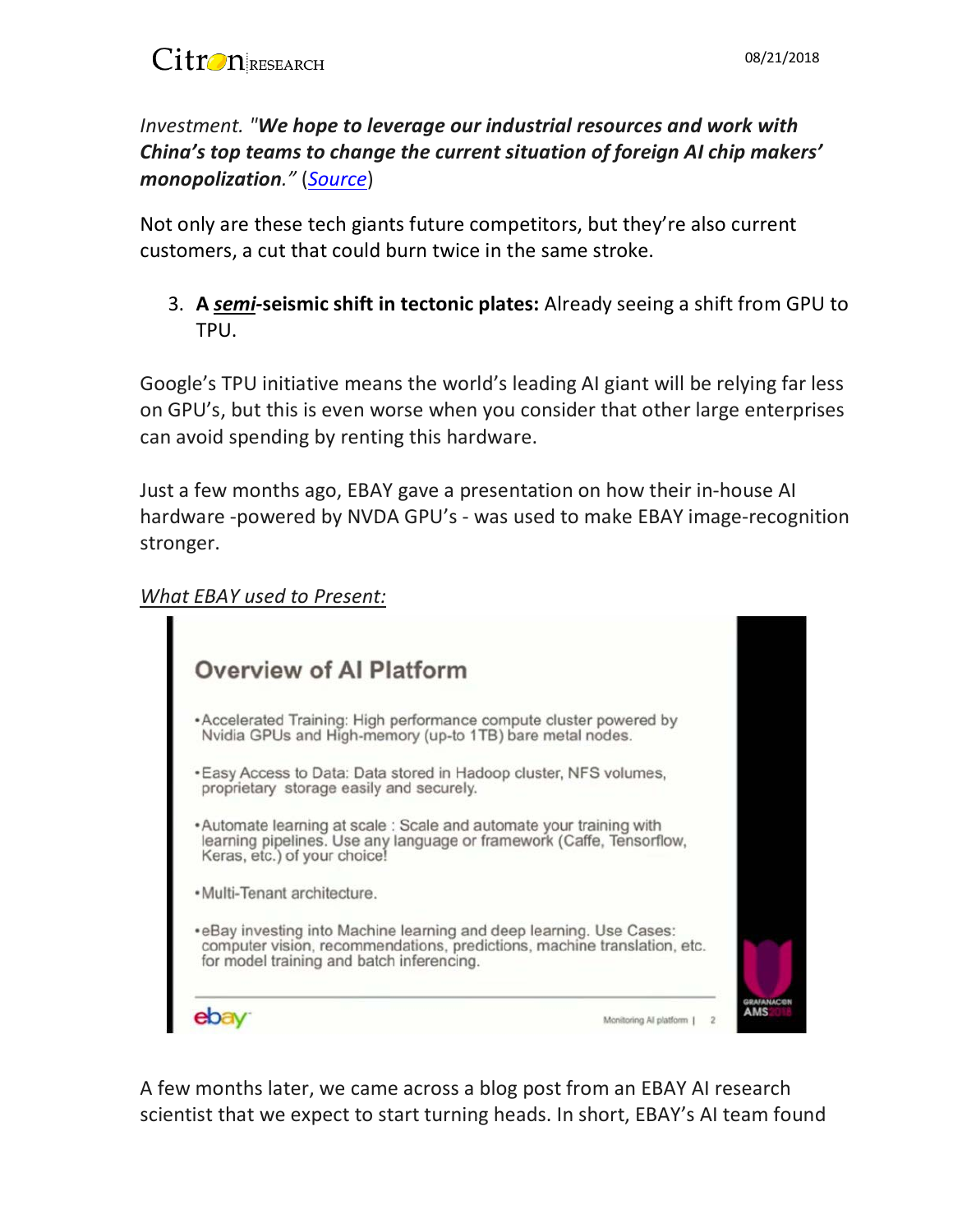

that using Google's TPU was significantly faster than using their in-house systems, and it also allowed EBAY to avoid large upfront capex. *EBAY Case Study: [\(Source\)](https://www.ebayinc.com/stories/blogs/tech/large-scale-product-image-recognition-with-cloud-tpus/).*

#### *What EBAY presents now:*



We decided to evaluate Google Cloud Platform, which makes a wide range of powerful ML hardware accelerators available as scalable infrastructure. Because even our smallest datasets contain tens of millions of images, we were especially interested in Cloud TPU Pods, which can deliver up to 11.5 petaflops while providing the experience of programming a single machine.

Our results are very promising: an important ML task that took more than 40 days to run on our in-house systems completed in just four days on a fraction of a TPUv2 Pod, a 10X reduction in training time. This is a game changer—the dramatic increase in training speed not only allows us to iterate faster but also allows us to avoid large up-front capital expenditures.

We believe ML hardware accelerators such as Cloud TPUs and TPU Pods will become the norm for business AI workloads. With the availability of such resources at public cloud scale, many enterprises large and small will have the capability to innovate with AI. By adopting GCP's Cloud TPUs as one of our strategic assets, eBay can ensure that our customers see the freshest possible product listings and find what they want every time.

**4. Graphcore!!:** if you don't know it and you own NVDA, it is time to read this:<https://tinyurl.com/yahdhl6n>

When discussing competition, one must mention Graphcore whose name has recently been put in every conversation given the strength of their Intelligence Processing Unit

- **5. While NVDA's Jensen Huang, is a visionary, he is no short of hype:** in its life span, NVDA has dropped 85% from its highs two times! This has largely been attributed to product upgrades not living up to hype, but when a mega-cap is up more than 600% in less than 3 years, small hiccups can have grave repercussions.
- **6. Management changing the narrative:** Jensen has promoted the crypto boom as a key driver of NVDA business over the last year but his optimism has quickly reversed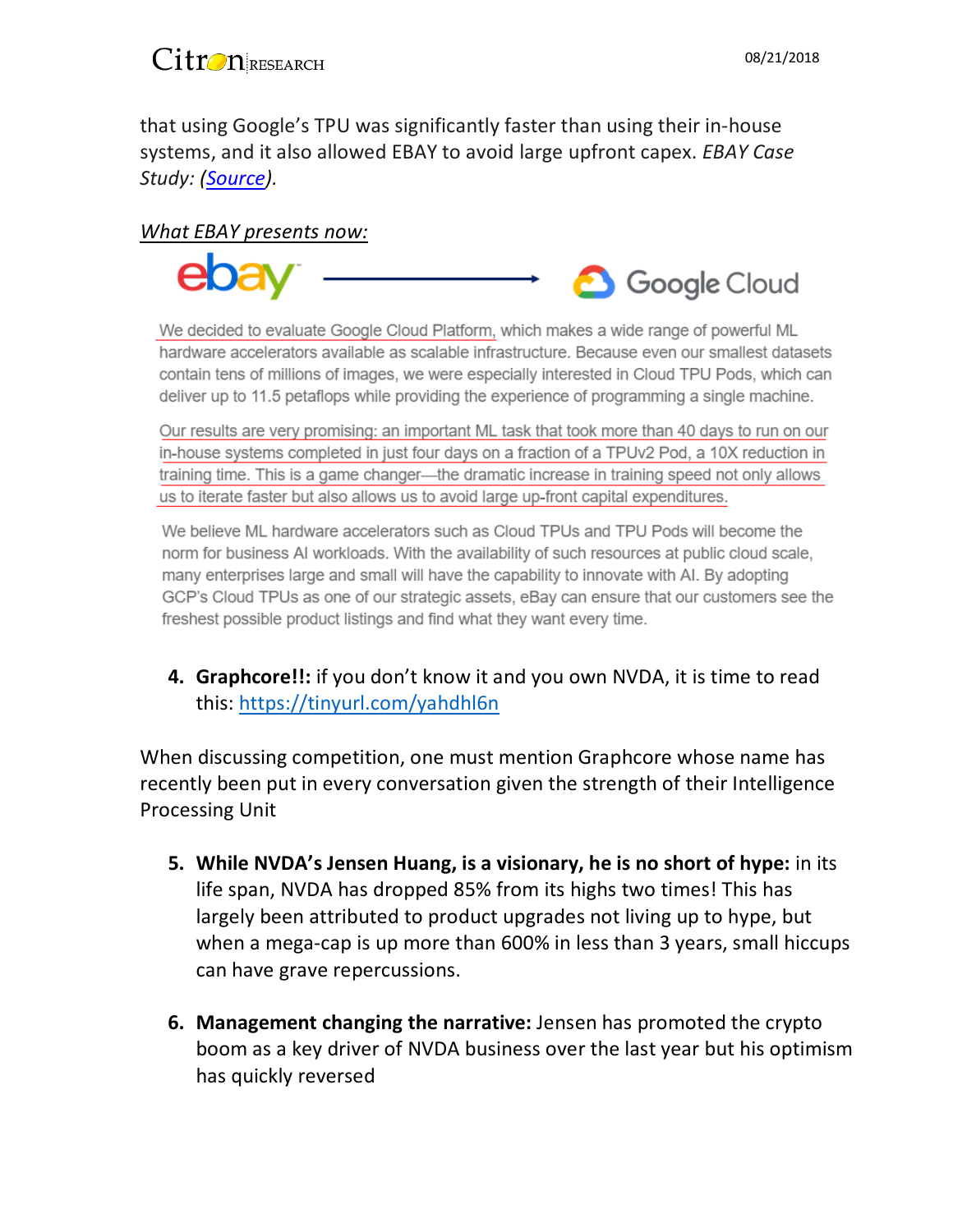Just one year ago on the Q2 earnings call, CEO Jensen Huang was hyping up crypto:

*"Cryptocurrency and blockchain is here to stay. The market need for it is going to grow, and over time it will become quite large. It is very clear that new currencies will come to market, and it's very clear that the GPU is just fantastic at cryptography."* [\(source\)](https://cryptocurrencyfare.com/attn-cramer-nvidia-the-ultimate-short-thesis/)

In March this year, Jensen told Cramer in an interview that cryptocurrency was an "*important driver*" for NVDA [\(source\)](https://www.cnbc.com/video/2018/03/29/nvda-ceo-cryptocurrency-an-important-driver-for-us.html).

When crypto was brought up on NVDA's call last week the end impression was crypto was dead for good and would be "*immaterial for the second half."*

### **7. Autonomous is also not what we thought it was**

On Tesla's latest earnings call, Elon Musk explained that NVDA was no longer necessary as their own self-driving chip was more than 10x better:

*"It's an incredible job by Pete and his team to create this, the world's most advanced computer designed specifically for autonomous operation. And as a rough sort of [indiscernible] whereas the current NVIDIA's hardware can do 200 frames a second, this is able to do over 2,000 frames a second and with full redundancy and fail-over."* [\(Source\)](https://www.forbes.com/sites/davidsilver/2018/08/03/elon-musk-says-teslas-onboard-computer-is-blazingly-fast/#1d729f895993)

- 8. **The Glaring Problem:** Bull case is now predicated on an upgrade cycle (can anyone say 'Turing')
- 9. **Real Time Ray-Tracing:** A term that has been foreign to investors until now is the differentiating factor in Turing.

NVDA released its new RTX 2080 chip yesterday. Although the hype was loud, the real experts are already voicing some serious concerns. **NVDA failed to release a single traditional benchmark, leading many to believe the ray-tracing technology came at the cost of overall performance.** Further, when you consider Jensen spent the entire presentation speaking about a single RTX 2080 feature (ray-tracing), these voices of concern grow clearer and louder.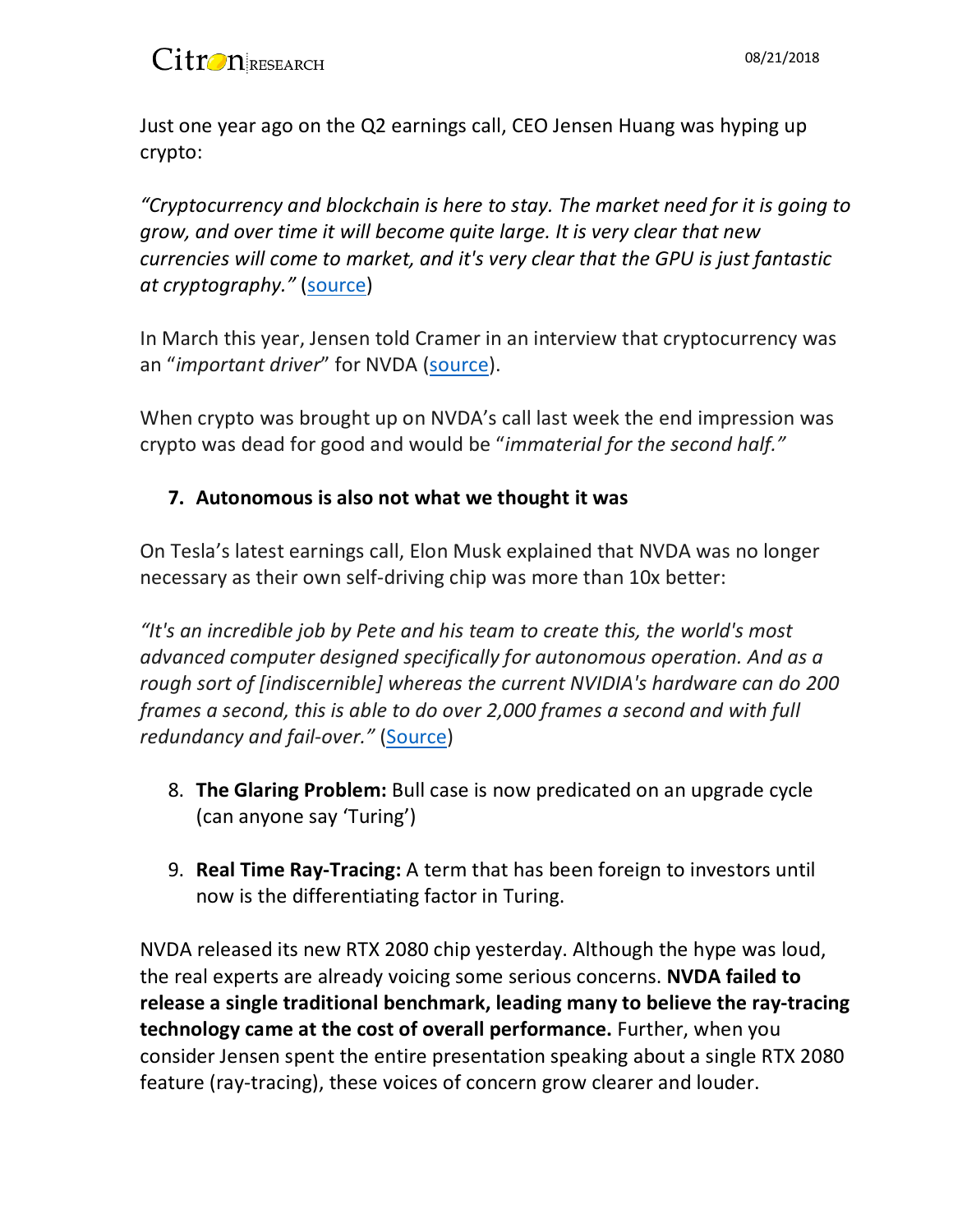

### Quotes from the GeForce Event Mega thread on Reddit:



10. **And one of our favorites:** short sellers are on the sidelines (short interest is at an all-time low)

Anytime NVDA has been hit with potential concerns (e.g., crypto, autonomous driving), the immediate analyst fall back is to raise price targets up because of AI datacenter. Despite the inevitable slowdown to the law of large numbers, short sellers have become exhausted in the name and that is usually a good time to get involved as short interest is at an all-time low - GREAT NEWS.

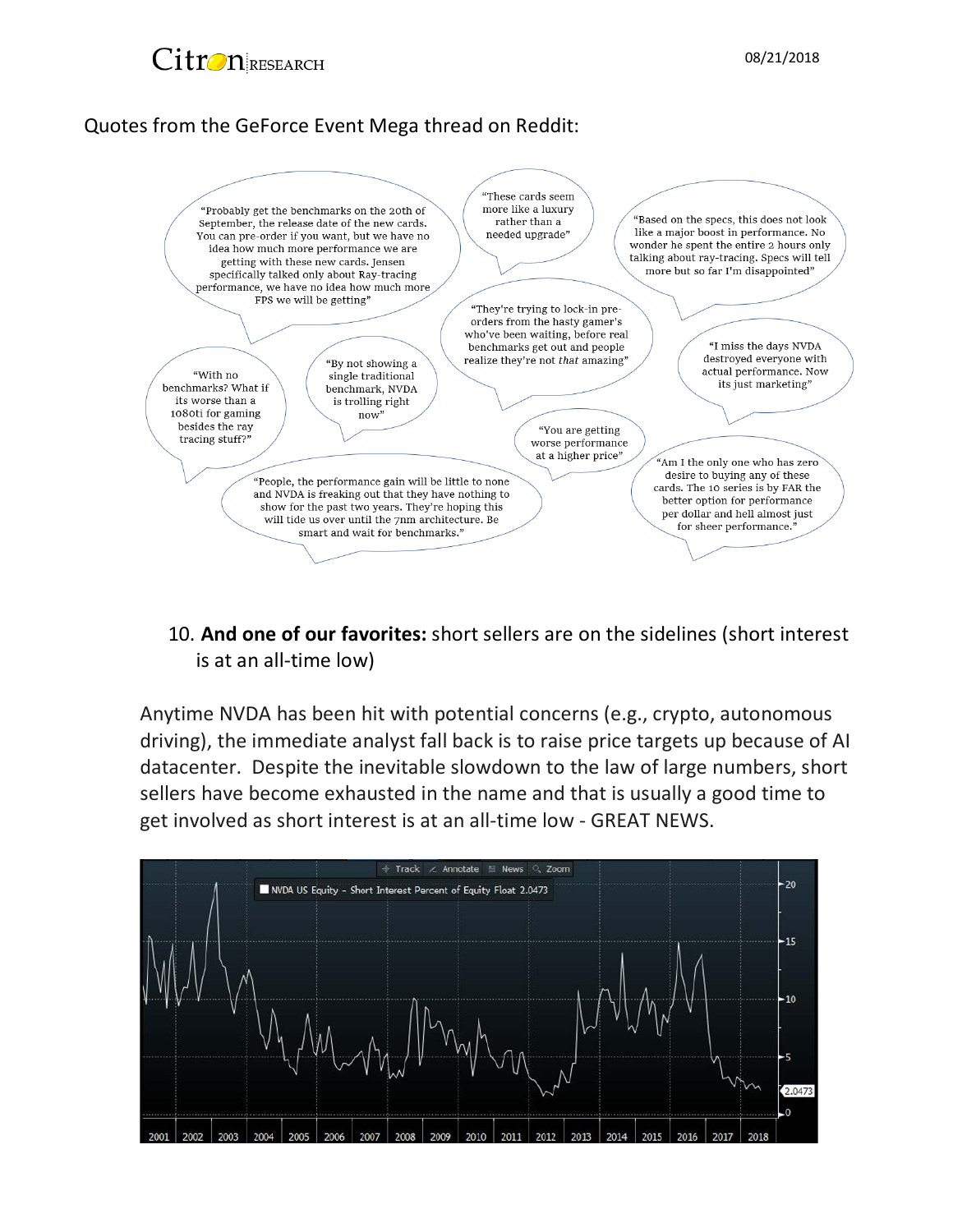



We see many parallels with NFLX. When NFLX optimism was at its peak, we were seeing changes in the media industry that could not be ignored by any long-term investor. NFLX was trading around \$390 when Citron said the stock would pull back to \$340 or lower. As of today, NFLX is down almost 20% at  $~^{\sim}$ \$329.